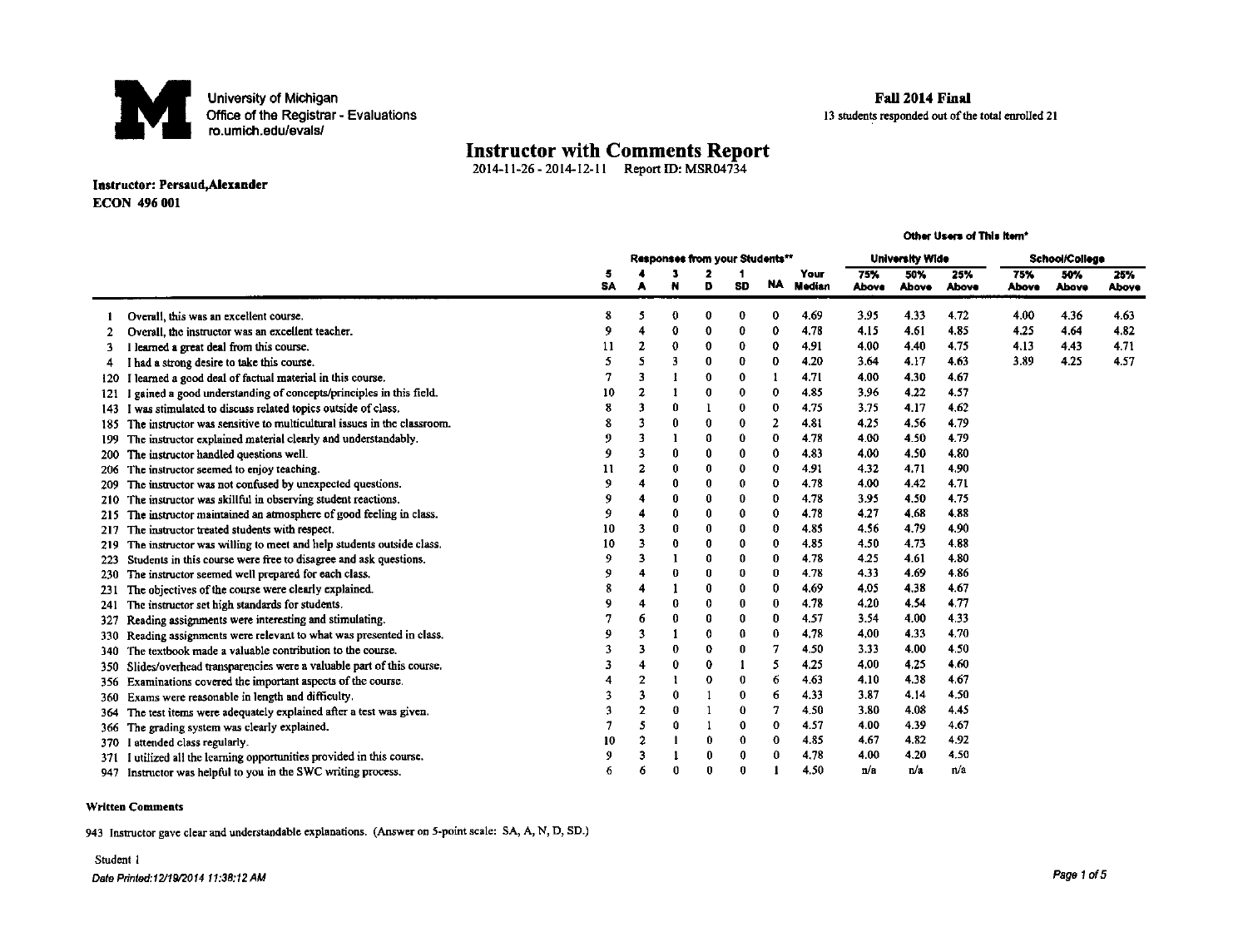

## **Instructor with Comments Report** 2014-11-26 - 2014-12-11 Report ID: MSR04734

 $\mathcal{L}_{\mathcal{A}}$ 

| <b>ECON 496 001</b><br>100                                                                                       |  |
|------------------------------------------------------------------------------------------------------------------|--|
|                                                                                                                  |  |
|                                                                                                                  |  |
| Student 2                                                                                                        |  |
| SA                                                                                                               |  |
| Student 3                                                                                                        |  |
| $\boldsymbol{A}$                                                                                                 |  |
| Student 4                                                                                                        |  |
| $\boldsymbol{A}$                                                                                                 |  |
| Student 5                                                                                                        |  |
| SA                                                                                                               |  |
| Student 6                                                                                                        |  |
| NA                                                                                                               |  |
| Student 7                                                                                                        |  |
| SA                                                                                                               |  |
| Student 8                                                                                                        |  |
| Alexander is very clear and understandable as well. 5/5                                                          |  |
| Student 9                                                                                                        |  |
| SA                                                                                                               |  |
| Student 10                                                                                                       |  |
| A                                                                                                                |  |
| Student 11                                                                                                       |  |
| SA                                                                                                               |  |
| Student 12                                                                                                       |  |
| $\boldsymbol{A}$                                                                                                 |  |
| Student 13                                                                                                       |  |
| sa                                                                                                               |  |
| <b>Written Comments</b>                                                                                          |  |
| 944 Instructor appeared to have a thorough knowledge of the subject. (Answer on 5-point scale: SA, A, N, D, SD.) |  |

Student 1  $100$ 

Student 2<br>SA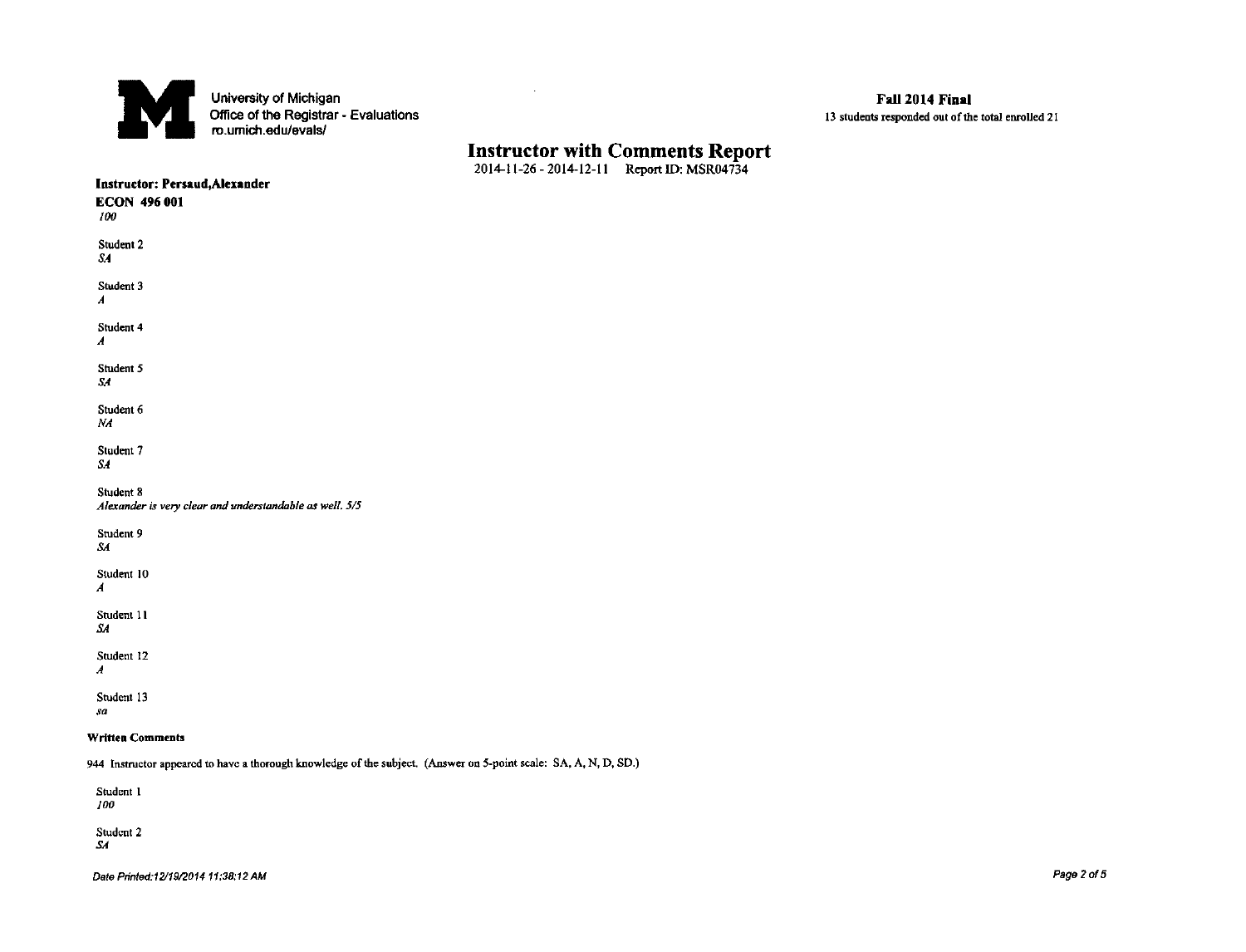

# **Instructor with Comments Report** 2014-11-26 - 2014-12-11 Report ID: MSR04734

| Instructor: Persaud, Alexander |                                                                                                                      |  |
|--------------------------------|----------------------------------------------------------------------------------------------------------------------|--|
| <b>ECON 496 001</b>            |                                                                                                                      |  |
| Student 3                      |                                                                                                                      |  |
| SA.                            |                                                                                                                      |  |
| Student 4                      |                                                                                                                      |  |
| A                              |                                                                                                                      |  |
| Student 5                      |                                                                                                                      |  |
| SА                             |                                                                                                                      |  |
| Student 6                      |                                                                                                                      |  |
| NA                             |                                                                                                                      |  |
| Student 7                      |                                                                                                                      |  |
| SA.                            |                                                                                                                      |  |
| Student 8                      |                                                                                                                      |  |
|                                | Alexander exhibited his knowledge in his guest lectures in a lucid, well-informed manner. 5/5                        |  |
| Student 9                      |                                                                                                                      |  |
| SА                             |                                                                                                                      |  |
| Student 10                     |                                                                                                                      |  |
| $\boldsymbol{A}$               |                                                                                                                      |  |
| Student 11                     |                                                                                                                      |  |
| SA                             |                                                                                                                      |  |
| Student 12                     |                                                                                                                      |  |
| A                              |                                                                                                                      |  |
| Student 13                     |                                                                                                                      |  |
| sa                             |                                                                                                                      |  |
| <b>Written Comments</b>        |                                                                                                                      |  |
|                                | 945 Instructor told students when they had done a particularly good job. (Answer on 5-point scale: SA, A, N, D, SD.) |  |
| Student 1                      |                                                                                                                      |  |
| 100                            |                                                                                                                      |  |

### Student 2 SA

Student 3  $\overline{N}$ 

Student 4

 $\boldsymbol{B}$ 

Date Printed:12/19/2014 11:38:12 AM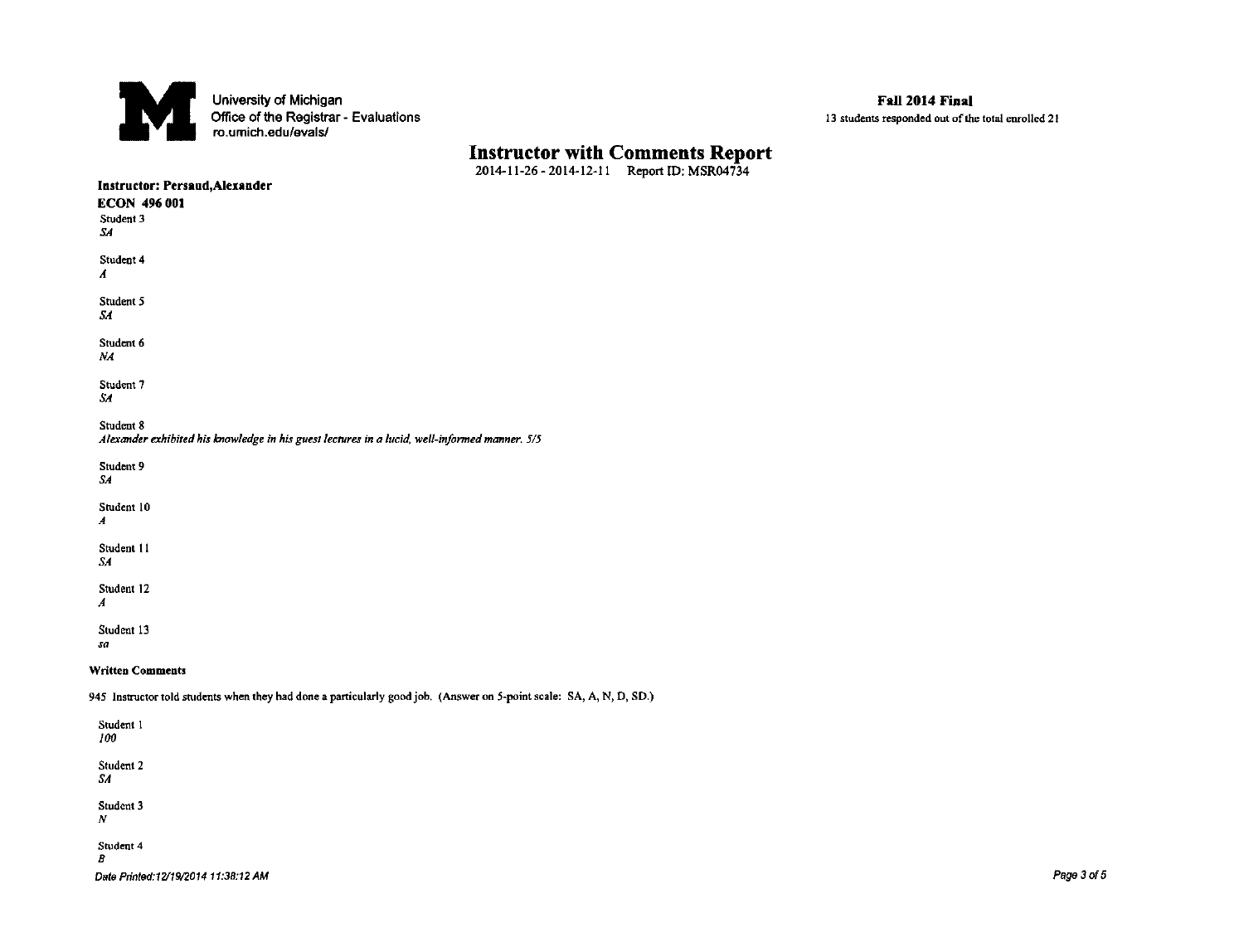

# Instructor with Comments Report<br>
2014-11-26 - 2014-12-11 Report ID: MSR04734

| $-$<br>Instructor: Persaud, Alexander<br><b>ECON 496 001</b>                                                                                                               |
|----------------------------------------------------------------------------------------------------------------------------------------------------------------------------|
| Student 5<br>SA.                                                                                                                                                           |
| Student 6<br>$N_A$                                                                                                                                                         |
| Student 7<br>SА                                                                                                                                                            |
| Student 8<br>In a similar manner to Raj, Alexander has provided great feedback and shown when he was impressed with their class contributions (and written contributions). |
| Student 9<br>SA.                                                                                                                                                           |
| Student 10<br>N                                                                                                                                                            |
| Student 11<br>SA                                                                                                                                                           |
| Student 12<br>SA                                                                                                                                                           |
| Student 13<br>sa                                                                                                                                                           |
| <b>Written Comments</b>                                                                                                                                                    |
| 946 Instructor graded papers (exams, homework) fairly. (Answer on 5-point scale: SA, A, N, D, SD.)                                                                         |
| Student 1<br>100                                                                                                                                                           |
| Student 2<br>SA                                                                                                                                                            |
| Student 3<br>A                                                                                                                                                             |
| Student 4<br>В                                                                                                                                                             |
| Student 5<br>SА                                                                                                                                                            |
| Student 6<br>Date Printed:12/19/2014 11:38:12 AM                                                                                                                           |

 $\sim$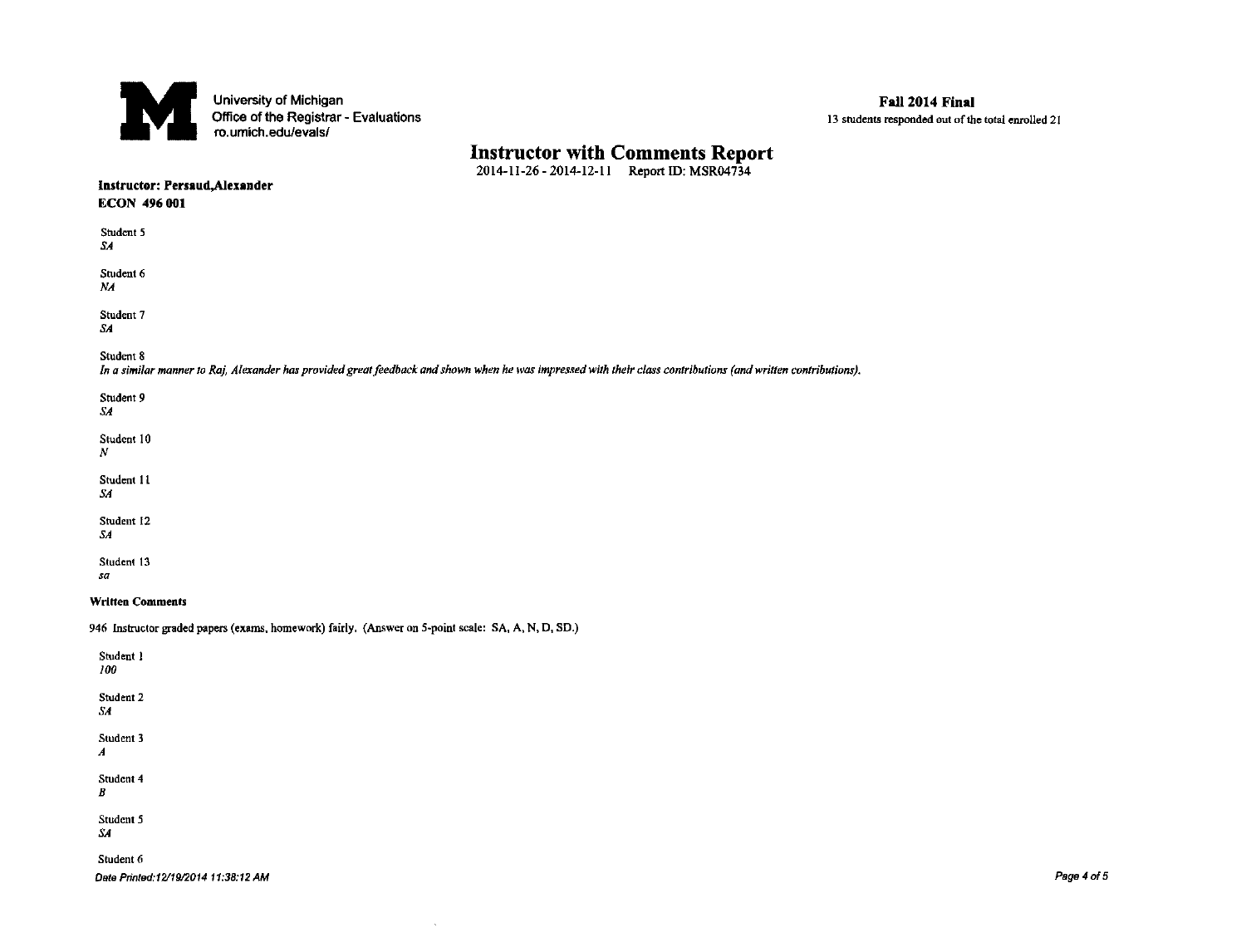

# **Instructor with Comments Report** 2014-11-26 - 2014-12-11 Report ID: MSR04734

| Instructor: Persaud, Alexander<br><b>ECON 496 001</b><br>NA                                                                                                                                                      |
|------------------------------------------------------------------------------------------------------------------------------------------------------------------------------------------------------------------|
| Student 7<br>SA.                                                                                                                                                                                                 |
| Student 8<br>Once again, I assume so? How can I possibly know?                                                                                                                                                   |
| NA                                                                                                                                                                                                               |
| Student 9<br>$\boldsymbol{A}$                                                                                                                                                                                    |
| Student 10<br>$\boldsymbol{N}$                                                                                                                                                                                   |
| Student 11<br>SA.                                                                                                                                                                                                |
| Student 12<br>$S$ A                                                                                                                                                                                              |
| Student 13<br>sa                                                                                                                                                                                                 |
| * The quartiles are calculated from Fall 2014 data. The university-wide quartiles are based on all UM classes in which an item was used. The school/college quartiles in this report are based on upper division |

classes with an enrollment of 16 to 74 students in Division of Social Sciences in the College of LS&A.

\*\* SA - Strongly Agree, A - Agree, N - Neutral, D - Disagree, SD - Strongly Disagree, NA - Not Applicable.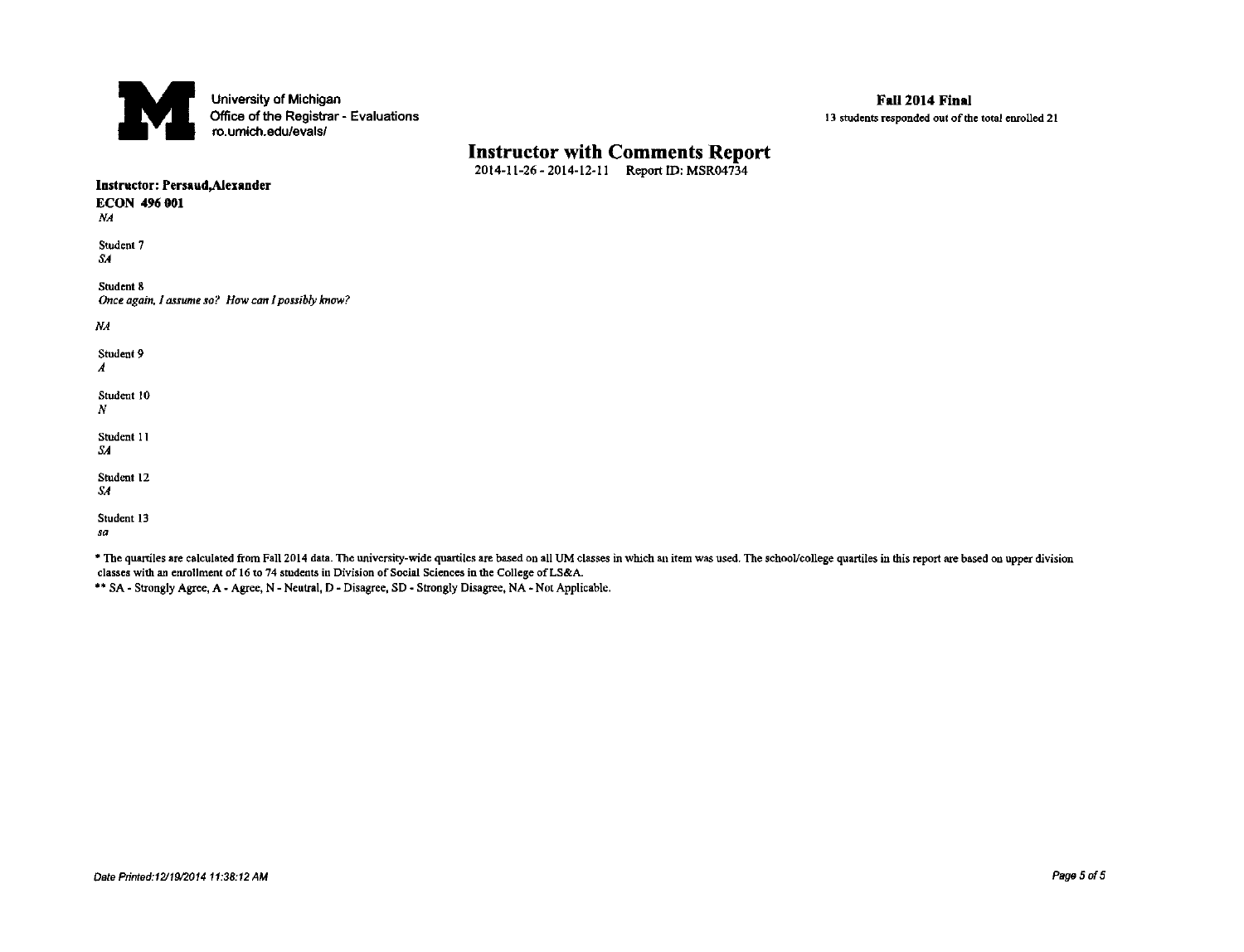

**Other Users of This Item\***

### **Instructor with Comments Report**

2015-04-22 - 2015-04-29 Report ID: MSR04734

#### **Instructor: Persaud,Alexander ECON 230 005 - HONORS 230 005**

|     |                                                                        |              |                |                |                | Responses from your Students** |                  |        | <b>University Wide</b> |       |       | School/College |       |       |
|-----|------------------------------------------------------------------------|--------------|----------------|----------------|----------------|--------------------------------|------------------|--------|------------------------|-------|-------|----------------|-------|-------|
|     |                                                                        | 5            |                | 3              |                | -1                             |                  | Your   | 75%                    | 50%   | 25%   | 75%            | 50%   | 25%   |
|     |                                                                        | <b>SA</b>    | A              | N              | D              | <b>SD</b>                      | ΝA               | Median | Above                  | Above | Above | Above          | Above | Above |
|     | Overall, this was an excellent course.                                 | 3            | 9              | 3              | $\overline{2}$ | $\mathbf{0}$                   | $\mathbf{0}$     | 3.89   | 3.90                   | 4.30  | 4.70  | 4.10           | 4.39  | 4.67  |
| 2   | Overall, the instructor was an excellent teacher.                      | 11           | $\overline{4}$ | $\overline{c}$ | $\theta$       | $\mathbf{0}$                   | $\mathbf{0}$     | 4.73   | 4.13                   | 4.59  | 4.85  | 4.50           | 4.75  | 4.86  |
| 3   | I learned a great deal from this course.                               | $\mathbf{3}$ | 12             |                |                | $\mathbf{0}$                   | $\mathbf{0}$     | 4.04   | 4.00                   | 4.38  | 4.75  | 4.07           | 4.25  | 4.60  |
|     | I had a strong desire to take this course.                             |              | 5              | 9              |                | $\mathbf{0}$                   | $\mathbf{0}$     | 3.28   | 3.55                   | 4.13  | 4.63  | 4.00           | 4.30  | 4.58  |
| 120 | I learned a good deal of factual material in this course.              |              | 12             |                | $\theta$       | $\mathbf{0}$                   | $\mathbf{0}$     | 4.13   | 3.92                   | 4.28  | 4.64  |                |       |       |
|     | gained a good understanding of concepts/principles in this field.      |              | 8              | 3              |                | $\theta$                       | $\theta$         | 4.06   | 4.00                   | 4.25  | 4.56  |                |       |       |
|     | 143 I was stimulated to discuss related topics outside of class.       |              | $\overline{7}$ | 8              |                | $\mathbf{0}$                   | $\mathbf{0}$     | 3.44   | 3.50                   | 4.08  | 4.50  |                |       |       |
| 185 | The instructor was sensitive to multicultural issues in the classroom. | 9            | $\overline{7}$ |                | $\Omega$       | $\mathbf{0}$                   | $\mathbf{0}$     | 4.56   | 4.15                   | 4.50  | 4.75  |                |       |       |
| 199 | The instructor explained material clearly and understandably.          | 10           | 6              |                | $\Omega$       | $\mathbf{0}$                   | $\mathbf{0}$     | 4.65   | 4.10                   | 4.50  | 4.81  |                |       |       |
| 200 | The instructor handled questions well.                                 | 11           | 5              |                | $\theta$       | $\mathbf{0}$                   | $\mathbf{0}$     | 4.73   | 4.13                   | 4.58  | 4.81  |                |       |       |
| 206 | The instructor seemed to enjoy teaching.                               | 9            | 6              |                |                | $\theta$                       | $\mathbf{0}$     | 4.56   | 4.35                   | 4.71  | 4.90  |                |       |       |
| 209 | The instructor was not confused by unexpected questions.               | 9            | $\overline{7}$ |                | $\Omega$       | $\theta$                       | $\mathbf{0}$     | 4.56   | 4.00                   | 4.38  | 4.70  |                |       |       |
| 210 | The instructor was skillful in observing student reactions.            | 9            | $\overline{7}$ |                | $\Omega$       | $\mathbf{0}$                   | $\boldsymbol{0}$ | 4.56   | 4.00                   | 4.48  | 4.75  |                |       |       |
| 215 | The instructor maintained an atmosphere of good feeling in class.      | 10           | 5              | $\mathbf{2}$   | $\theta$       | $\mathbf{0}$                   | $\mathbf{0}$     | 4.65   | 4.25                   | 4.70  | 4.88  |                |       |       |
| 217 | The instructor treated students with respect.                          | 10           | 7              | $\overline{0}$ | $\theta$       | $\mathbf{0}$                   | $\theta$         | 4.65   | 4.56                   | 4.79  | 4.92  |                |       |       |
| 219 | The instructor was willing to meet and help students outside class.    | 14           | 3              | 0              | $\Omega$       | $\theta$                       | $\theta$         | 4.89   | 4.38                   | 4.72  | 4.88  |                |       |       |
|     | Students in this course were free to disagree and ask questions.       | 7            | 10             | $\Omega$       | $\Omega$       | $\theta$                       | $\theta$         | 4.35   | 4.24                   | 4.61  | 4.82  |                |       |       |
| 230 | The instructor seemed well prepared for each class.                    | 11           | 6              | $\overline{0}$ | $\Omega$       | $\mathbf{0}$                   | $\boldsymbol{0}$ | 4.73   | 4.36                   | 4.71  | 4.88  |                |       |       |
| 231 | The objectives of the course were clearly explained.                   | 3            | 6              | $\overline{A}$ | $\overline{2}$ |                                | $\mathbf{0}$     | 3.67   | 4.00                   | 4.33  | 4.65  |                |       |       |
| 241 | The instructor set high standards for students.                        | 10           | 6              |                | $\Omega$       | $\theta$                       | $\mathbf{0}$     | 4.65   | 4.25                   | 4.57  | 4.79  |                |       |       |
| 327 | Reading assignments were interesting and stimulating.                  | 3            | $\overline{4}$ | 5              | 3              | $\overline{2}$                 | $\theta$         | 3.20   | 3.50                   | 4.00  | 4.35  |                |       |       |
| 330 | Reading assignments were relevant to what was presented in class.      | 6            | 6              | 3              |                |                                | $\mathbf{0}$     | 4.08   | 4.00                   | 4.38  | 4.71  |                |       |       |
| 340 | The textbook made a valuable contribution to the course.               |              | $\mathbf{0}$   | $\overline{0}$ | 3              | $\overline{2}$                 | 12               | 1.67   | 3.36                   | 4.00  | 4.50  |                |       |       |
| 350 | Slides/overhead transparencies were a valuable part of this course.    |              |                | $\mathfrak{2}$ | $\overline{2}$ |                                | 11               | 2.50   | 3.90                   | 4.25  | 4.63  |                |       |       |
| 356 | Examinations covered the important aspects of the course.              |              | $\mathbf{0}$   |                | $\Omega$       |                                | 15               | 2.00   | 4.06                   | 4.37  | 4.70  |                |       |       |
| 360 | Exams were reasonable in length and difficulty.                        | $\theta$     | $\theta$       |                | $\Omega$       |                                | 15               | 2.00   | 3.80                   | 4.13  | 4.50  |                |       |       |
| 364 | The test items were adequately explained after a test was given.       |              | $\mathbf{0}$   |                | $\theta$       |                                | 15               | 2.00   | 3.75                   | 4.07  | 4.44  |                |       |       |
| 366 | The grading system was clearly explained.                              | 2            | $\overline{7}$ | $\overline{2}$ | $\overline{2}$ | 3                              | - 1              | 3.64   | 4.00                   | 4.37  | 4.69  |                |       |       |
| 370 | I attended class regularly.                                            | 13           | 3              |                | $\Omega$       | $\theta$                       | $\mathbf{0}$     | 4.85   | 4.60                   | 4.81  | 4.91  |                |       |       |
|     | 371 I utilized all the learning opportunities provided in this course. | $\Delta$     | 8              |                |                | $\Omega$                       | $\Omega$         | 4.00   | 3.90                   | 4.17  | 4.50  |                |       |       |

#### **Written Comments**

900 Comment on the quality of instruction in this course.

Date Printed:5/7/2015 7:37:11 AM Page 1 of 3 Student 1  *NA*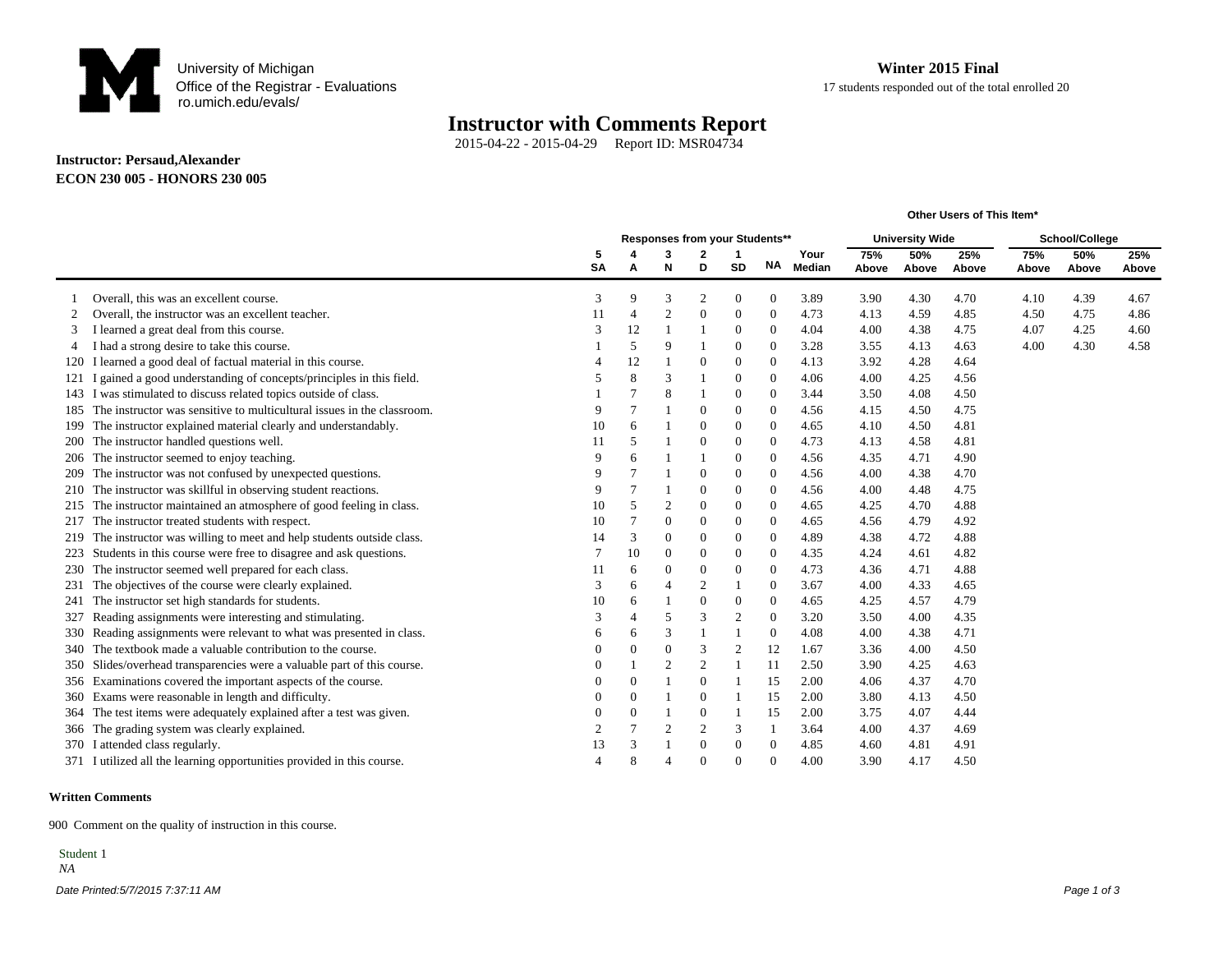

## **Instructor with Comments Report**

2015-04-22 - 2015-04-29 Report ID: MSR04734

#### **Instructor: Persaud,Alexander ECON 230 005 - HONORS 230 005**

#### Student 2

High level of knowledge of the class materials and tangential fields. Explained things clearly and tried to engage the class as opposed to just lecturing to blank faces. Every week was different enough to keep things *interesting.* 

#### Student 3

I wrote a longer review for Professor Adams in the Lecture section of this evaluation which I think could improve the course. The Discussion section, however, was extremely well-led: Mr. Persaud is an engaging lecturer who allows students to participate actively in class discussion while also maintaining focus on the material. Discussions sections were universally worthwhile, and always provided a better understanding of the material

#### Student 4

Alexander is the kindest, most knowledgeable GSI that I have met at the University of Michigan. It is a shame that the GSIs were tasked with the difficult responsibility of trying to pick up the broken pieces of a class th poorly constructed and unrealistically designed by Professor Adams this semester. The only redeeming quality that this course had was the expertise of Alexander and the other graduate student instructors. He made the effort to understand the areas of interest for individual students, and suggested resources that would spark their interests more than the assigned readings. Alexander went above and beyond the expectations of a GSI, and i felt like Discussion section was the only time in the course in which the class material made sense, or as if my time and presence was meaningful. The class would have been more successful and enjoyable if the GSIs were th *professors since they could understand the students' expectations for the class.* 

#### Student 5

### *NA*

#### Student 6

 *Alexander was a very good teacher. He kept calm and presented the materials to the class in a way in that others could understand. Jim Adams was a very good lecturer as well.*

#### Student 7

Section was helpful in further explaining some of the topics covered in lecture. However, many times section felt like an additional lecture rather than an opportunity to clarify lecture material. I think some more time sp on reviewing some of the ideas covered in lecture would have improved the quality of instruction for me, as it would have made it easier to connect section topics with lecture topics (as sometimes they felt very separate).

#### Student 8

 *NA*

#### Student 9

 *Discussion sections suffered from disorganization at the course-wide level. Though Alexander is knowledgable and helped explain some of the more complex readings, he often spent time explaining trivial concepts or proving his academic prowess to the class.*

#### Student 10

 *Instruction was high quality, but sometimes the material did not relate to lecture. Also, the coursepack was completely pointless and a waste of eighty dollars as all the readings were posted online.* 

#### Student 11

 *NA*

#### Student 12

 *Discussion and lecture did not match. Discussion was too math and econ based.*

#### Student 13

Alexander is the best! He explained concepts well and wrote the important stuff on the board so note taking was easy. He was also very knowledgeable about the topics, and he tried to relate to students well.

#### Student 14

It was good, but could be better. When we had actual discussions and student participation was high it was a great class. Most of the time it was just an extension of lecture, which while educational was not as powerful I feel as when students were allowed to flesh out ideas with each other and debate. The lecture type, however, was very useful in understanding the readings, which were very dense and hard for non economists to understand.

#### Date Printed:5/7/2015 7:37:11 AM Page 2 of 3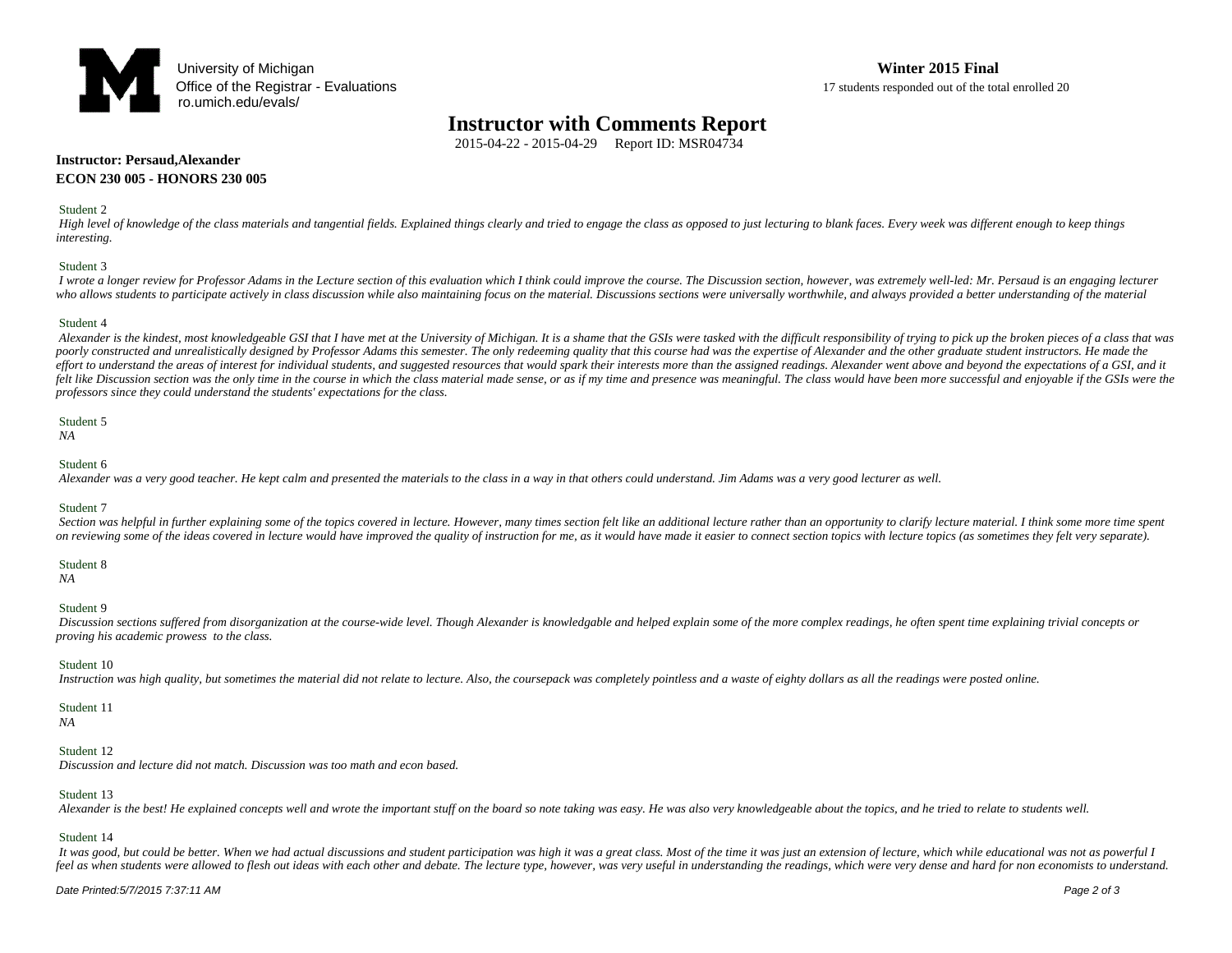

## **Instructor with Comments Report**

2015-04-22 - 2015-04-29 Report ID: MSR04734

#### **Instructor: Persaud,Alexander ECON 230 005 - HONORS 230 005**

Student 15

 *I thought the course was excellent. I learned a lot of information from this class. I think it might be useful to incorporate powerpoints in the explain figures or introduce the historical aspects of capitalism.*

#### Student 16

 *Great class! Discussion was always helpful for clarifying lecture points. Discussion also covered aspects not covered in lecture. Discussion gave insights that I will take beyond this class.* 

#### Student 17

 *The discussions were always helpful in illuminating the information in the reading assignments and in presenting it in terms that were relatively easy to understand.* 

\* The quartiles are calculated from Winter 2015 data. The university-wide quartiles are based on all UM classes in which an item was used. The school/college quartiles in this report are based on lower division classes with an enrollment of 16 to 74 students in College of LS&A.

\*\* SA - Strongly Agree, A - Agree, N - Neutral, D - Disagree, SD - Strongly Disagree, NA - Not Applicable.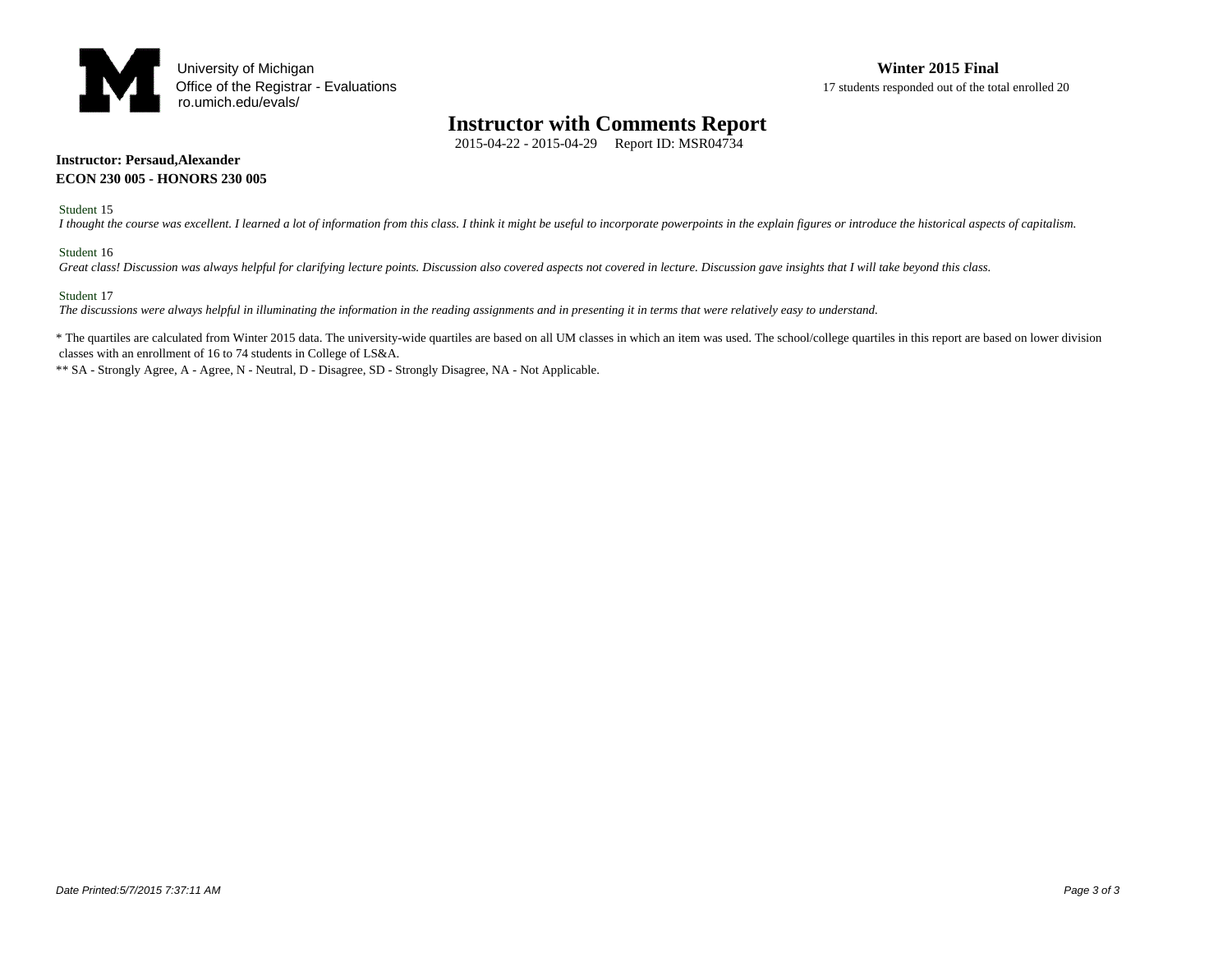

**Other Users of This Item\***

## **Instructor with Comments Report**

2015-04-22 - 2015-04-29 Report ID: MSR04734

#### **Instructor: Persaud,Alexander ECON 230 007 - HONORS 230 007**

|     |                                                                            |           | Responses from your Students** |                |                |                |                | <b>University Wide</b> |       |       | School/College |       |       |       |
|-----|----------------------------------------------------------------------------|-----------|--------------------------------|----------------|----------------|----------------|----------------|------------------------|-------|-------|----------------|-------|-------|-------|
|     |                                                                            | 5         |                                | 3              | 2              | 1              |                | Your                   | 75%   | 50%   | 25%            | 75%   | 50%   | 25%   |
|     |                                                                            | <b>SA</b> | A                              | N              | D              | <b>SD</b>      | <b>NA</b>      | Median                 | Above | Above | Above          | Above | Above | Above |
|     | Overall, this was an excellent course.                                     |           |                                |                | $\overline{2}$ | 0              | $\Omega$       | 4.13                   | 3.90  | 4.30  | 4.70           | 4.10  | 4.39  | 4.67  |
|     | Overall, the instructor was an excellent teacher.                          |           | $\overline{2}$                 | $\theta$       | $\overline{0}$ | 0              | $\theta$       | 4.89                   | 4.13  | 4.59  | 4.85           | 4.50  | 4.75  | 4.86  |
| 3   | I learned a great deal from this course.                                   |           | 6                              |                | $\overline{0}$ | 0              | $\theta$       | 4.25                   | 4.00  | 4.38  | 4.75           | 4.07  | 4.25  | 4.60  |
| 4   | I had a strong desire to take this course.                                 |           |                                | $\overline{2}$ | $\overline{c}$ | $\theta$       | $\theta$       | 3.88                   | 3.55  | 4.13  | 4.63           | 4.00  | 4.30  | 4.58  |
| 120 | I learned a good deal of factual material in this course.                  | 3         |                                |                | $\theta$       | $\overline{0}$ | $\mathbf{0}$   | 4.14                   | 3.92  | 4.28  | 4.64           |       |       |       |
| 121 | gained a good understanding of concepts/principles in this field.          |           | 6                              | $\theta$       |                | 0              | $\mathbf{0}$   | 4.25                   | 4.00  | 4.25  | 4.56           |       |       |       |
|     | 143 I was stimulated to discuss related topics outside of class.           | 3         | 5                              |                | $\overline{2}$ | $\theta$       | $\theta$       | 4.00                   | 3.50  | 4.08  | 4.50           |       |       |       |
|     | 185 The instructor was sensitive to multicultural issues in the classroom. | 6         |                                |                | $\theta$       | 0              | $\theta$       | 4.58                   | 4.15  | 4.50  | 4.75           |       |       |       |
|     | 199 The instructor explained material clearly and understandably.          | 10        |                                | $\overline{0}$ | $\theta$       | 0              | $\overline{0}$ | 4.95                   | 4.10  | 4.50  | 4.81           |       |       |       |
|     | 200 The instructor handled questions well.                                 | 9         | $\overline{2}$                 | $\overline{0}$ | $\overline{0}$ | $\overline{0}$ | $\theta$       | 4.89                   | 4.13  | 4.58  | 4.81           |       |       |       |
|     | 206 The instructor seemed to enjoy teaching.                               | 8         | 3                              | $\theta$       | $\theta$       | 0              | $\mathbf{0}$   | 4.81                   | 4.35  | 4.71  | 4.90           |       |       |       |
|     | 209 The instructor was not confused by unexpected questions.               |           | $\overline{c}$                 | $\theta$       | $\theta$       | 0              | $\mathbf{0}$   | 4.89                   | 4.00  | 4.38  | 4.70           |       |       |       |
|     | 210 The instructor was skillful in observing student reactions.            |           | 5                              |                | $\theta$       | 0              | $\mathbf{0}$   | 4.40                   | 4.00  | 4.48  | 4.75           |       |       |       |
|     | 215 The instructor maintained an atmosphere of good feeling in class.      | 6         |                                |                | $\theta$       | 0              | $\mathbf{0}$   | 4.58                   | 4.25  | 4.70  | 4.88           |       |       |       |
|     | 217 The instructor treated students with respect.                          |           |                                | $\overline{0}$ | $\theta$       | 0              | $\mathbf{0}$   | 4.89                   | 4.56  | 4.79  | 4.92           |       |       |       |
|     | 219 The instructor was willing to meet and help students outside class.    |           | 3                              |                | $\theta$       | 0              | $\theta$       | 4.71                   | 4.38  | 4.72  | 4.88           |       |       |       |
|     | 223 Students in this course were free to disagree and ask questions.       | 5         |                                |                |                | 0              | $\mathbf{0}$   | 4.38                   | 4.24  | 4.61  | 4.82           |       |       |       |
|     | 230 The instructor seemed well prepared for each class.                    | q         | $\overline{c}$                 | $\overline{0}$ | $\theta$       | 0              | $\mathbf{0}$   | 4.89                   | 4.36  | 4.71  | 4.88           |       |       |       |
|     | 231 The objectives of the course were clearly explained.                   |           | $\mathcal{R}$                  | 3              | $\theta$       | $\overline{c}$ | $\overline{0}$ | 3.67                   | 4.00  | 4.33  | 4.65           |       |       |       |
|     | 241 The instructor set high standards for students.                        |           |                                | $\overline{0}$ | $\overline{0}$ | $\overline{0}$ | $\theta$       | 4.29                   | 4.25  | 4.57  | 4.79           |       |       |       |
| 327 | Reading assignments were interesting and stimulating.                      |           | $\overline{2}$                 | 5              | $\theta$       |                | $\theta$       | 3.40                   | 3.50  | 4.00  | 4.35           |       |       |       |
|     | 330 Reading assignments were relevant to what was presented in class.      | 3         | 6                              | $\overline{2}$ | $\theta$       | 0              | $\theta$       | 4.08                   | 4.00  | 4.38  | 4.71           |       |       |       |
| 340 | The textbook made a valuable contribution to the course.                   |           | $\Omega$                       | $\overline{0}$ | $\theta$       |                | 9              | 3.00                   | 3.36  | 4.00  | 4.50           |       |       |       |
| 350 | Slides/overhead transparencies were a valuable part of this course.        |           | $\Omega$                       |                | $\overline{0}$ | 0              | 8              | 4.75                   | 3.90  | 4.25  | 4.63           |       |       |       |
|     | 356 Examinations covered the important aspects of the course.              |           |                                | $\overline{2}$ | $\theta$       |                | 6              | 3.25                   | 4.06  | 4.37  | 4.70           |       |       |       |
|     | 360 Exams were reasonable in length and difficulty.                        |           | $\Omega$                       |                | 3              | $\theta$       | 6              | 2.33                   | 3.80  | 4.13  | 4.50           |       |       |       |
|     | 364 The test items were adequately explained after a test was given.       |           | $\Omega$                       |                | $\theta$       |                | 8              | 3.00                   | 3.75  | 4.07  | 4.44           |       |       |       |
|     | 366 The grading system was clearly explained.                              | 3         | $\mathcal{R}$                  |                |                | 3              | $\theta$       | 3.67                   | 4.00  | 4.37  | 4.69           |       |       |       |
|     | 370 I attended class regularly.                                            | 10        |                                | $\theta$       | $\theta$       | 0              | $\theta$       | 4.95                   | 4.60  | 4.81  | 4.91           |       |       |       |
|     | 371 I utilized all the learning opportunities provided in this course.     | 8         | $\Omega$                       | $\Omega$       |                | 0              |                | 4.81                   | 3.90  | 4.17  | 4.50           |       |       |       |

#### **Written Comments**

900 Comment on the quality of instruction in this course.

#### Student 1

First and foremost: Alexander Persaud is a good teacher. He adequately conveyed the necessary information, and he clearly has a passion for the subject area; some of this passion even made it into the minds of his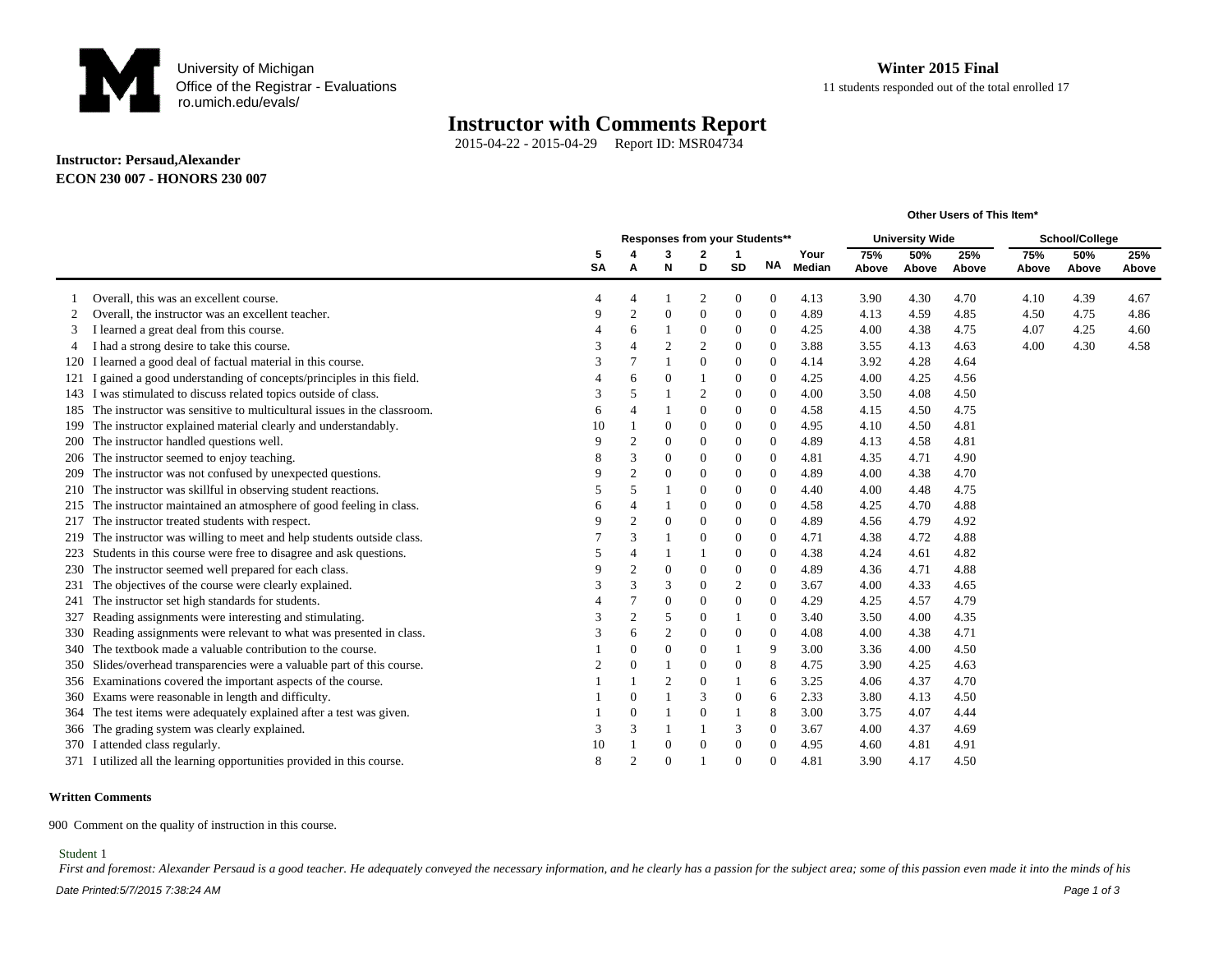

## **Office of the Registrar - Evaluations** 11 students responded out of the total enrolled 17

## **Instructor with Comments Report**

2015-04-22 - 2015-04-29 Report ID: MSR04734

#### **Instructor: Persaud,Alexander ECON 230 007 - HONORS 230 007**

students. Despite this, he had some major faults. These include: being too harsh of a grader, without providing any preliminary guidance on how our papers should have looked. It is my hope that he was following some sort of agreed-upon rubric, but his reasons for not giving that rubric to us ahead of time, so that we would be better prepared, are a mystery. At the very least, he could have provided us with the rubric upon handing back our papers, thus allowing us to improve ourselves for the next one. Simply putting which paragraph was the best and which the worst was not enough to know what I had done well, and what I needed to change. In addition to his problems with grading, Alexander was simply too closed a person to lead a discussion section. Perhaps when he is lecturing this isn't a problem, but if you are leading a discussion, don't hide your passion; allow it to bec a part of the conversation (as it was during the discussion of NAFTA and global capitalism). Bringing passion encourages your students to have passion, and this was lacking all around in Alexander's adequate-but-notstellar discussion sections. I appreciated his being open to the fact that, between reading the boring articles for lecture and writing the terribly explained papers, we barely had the time, energy, or motivation to read t articles recommended for discussion section. Luckily, the articles chosen for discussion were loads more interesting than the ones chosen for lecture, and Alexander's passion (had he had any) would have encouraged the whole class to participate in the readings and subsequent discussion, as I did (despite the fact that it really wasn't rewarding, in terms of how prepared I was to write the papers). All in all, Alexander, an incredibly in and passionate person, graded every paper on a non-existent rubric that was seemingly much less forgiving than the one that the other GSIs and Prof Adams were using. Indeed, on two papers which I wrote, and whose rough drafts were very similar in quality, I took one each to Alexander and Prof Adams. The one that I took to Alexander and corrected, I managed around a 90 on, whereas the one I took to Jim Adams (who told me that it was great the way it was, besides a couple minor fixes) only managed an 80. This speaks both to the lack of unanimity among grading between the instructors, and to the missed opportunity for Alexander to engage all of his students passionately for an entire semester, instead of just those who stopped by his office for 20 minutes. In the next discussion that he leads, I recommend that Alexander: 1) push hard for fairness in grading, 2) allow *passion to guide the discussion, and 3) continue to push his students to be as good as he is (just do more to help us get there!).*

#### Student 2

 *The discussion was very good. The lecture I found less helpful because of all the tangents Professor Adams went on. The discussion was simply more focused which is good considering how wide of a breadth this course covered.* 

#### Student 3

 *Well taught and explained. However, the grading scale is still yet to be determined for the course.* 

#### Student 4

 *NA*

#### Student 5

 *Alexander was very knowledgable about the material being discussed, he used relevant examples, and was very helpful outside of class.* 

Student 6

### *NA*

#### Student 7

 *If a GSI's sole focus was to reproduce detailed information and answer questions, then Alexander gets an A+.*

However, feedback on papers was vague and unhelpful and I'm not sure I really learned anything from his discussions that was helpful for a single paper. At first I thought I was alone in this experience. After talking to *numerous other students in his sections, most are left fumbling to come up with any reason to why any paper received any kind of score. I'd imagine the way Alexander grades papers involves reading them, pulling a few vague comments out of a hat and then summing the score of a 5 darts he threw with his left hand while blindfolded.*

#### Student 8

 *Alexander clearly organized the central ideas of each assigned reading for discussion and effectively communicated them during section. He struck a nice balance between lecture format and student participation and*  discussion. I realize that this course was tough balancing act in that not all students had taken Econ courses before and so it was difficult to bring in too many economics concepts. I think the entire course in general co improved by being conceptualized as an interdisciplinary social science course (Economics, Political Science, History, and Philosophy) in order to allow a more diverse reading selection (the readings focused in economics *tended to be a bit dense for students who hadn't had experience in the field) and to cover a more diverse range of student interests.* 

#### Student 9

 *The course was very interesting. I'm not very familiar with economics, but the class has helped me learn a lot and apply these lessons to how I understand today's economic concerns.*

#### Student 10

 *The lecturer was very professional, approachable, and clear. He presented the materials in a very coherent manner and was able to explain concepts students had difficulty with very well.* 

### Student 11

Date Printed:5/7/2015 7:38:24 AM Page 2 of 3